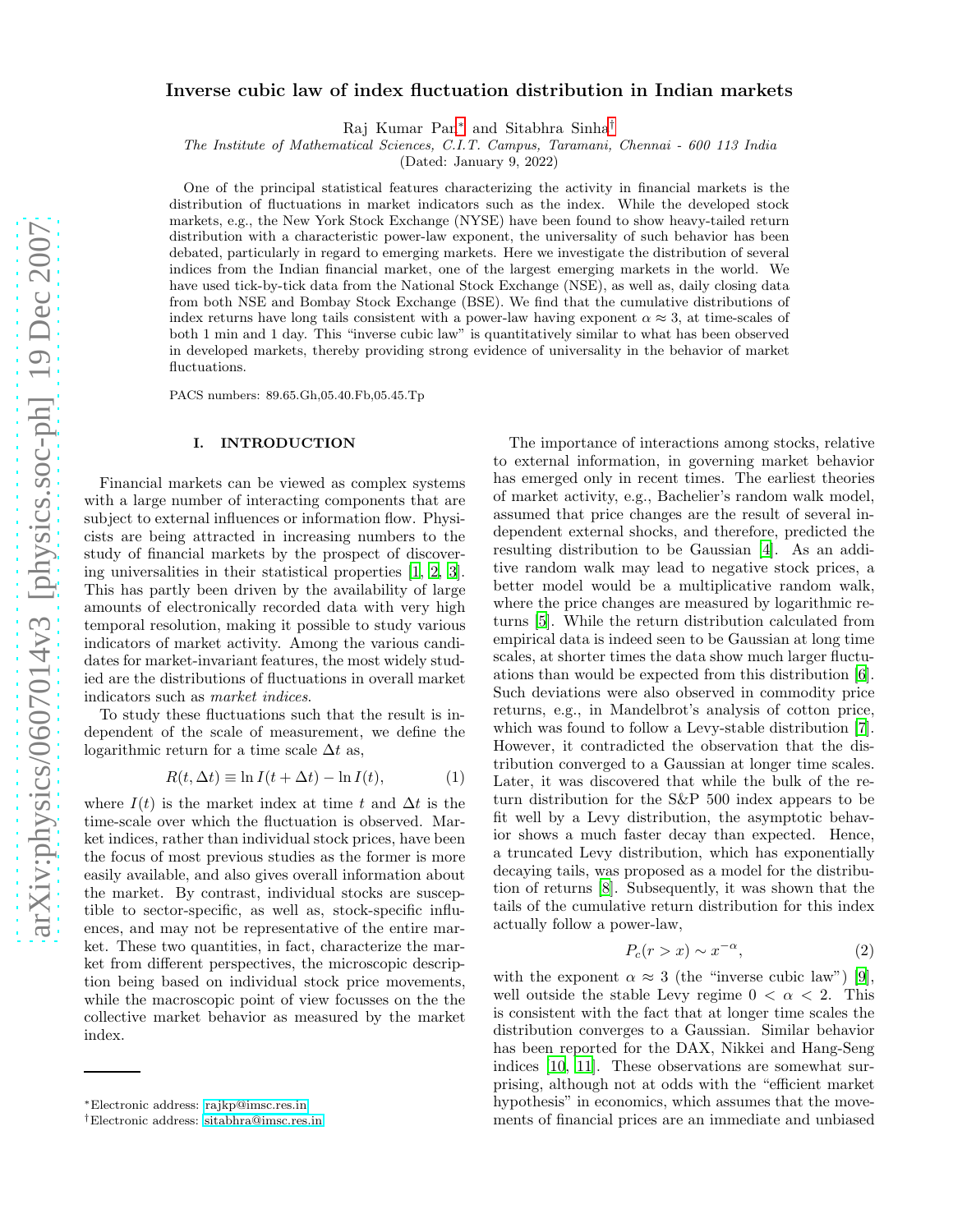

<span id="page-1-0"></span>FIG. 1: Time evolution of the National Stock Exchange of India from 1994 − 2006 in terms of (left) the total number of trades and (right) the total turnover (i.e., traded value).

reflection of incoming news and future earning prospects. To explain these observations various multi-agent models of financial markets have been proposed, where the scaling laws seen in empirical data arise from interactions between agents [\[12](#page-7-10)]. Other microscopic models, where the agents (i.e., the traders comprising the market) are represented by mutually interacting spins and the arrival of information by external fields, have also been used to simulate the financial market [\[13,](#page-7-11) [14,](#page-7-12) [15,](#page-7-13) [16\]](#page-7-14). Among non-microscopic approaches, multi-fractal processes have been used extensively for modelling such scale invariant properties [\[17,](#page-7-15) [18](#page-7-16)]. The multi-fractal random walk model has generalized the usual random walk model of financial price changes and accounts for many of the observed empirical properties [\[19](#page-7-17)].

However, on the empirical front, there is some controversy about the universality of the power-law nature for the tails of the index return distribution. In the case of developed markets, e.g., the All Ordinaries index of Australian stock market, the negative tail has been reported to follow the inverse cubic law while the positive tail is closer to Gaussian [\[20](#page-7-18)]. Again, other studies of the Hang Seng and Nikkei indices report the return distribution to be exponential [\[21](#page-7-19), [22\]](#page-7-20). For developing economies, the situation is even less clear. There have been several claims that emergent markets have return distribution that is significantly different from developed markets. For example, a recent study contrasting the behavior of indices from seven developed markets with the KOSPI index of the Korean stock market found that while the former exhibit the inverse cubic law, the latter follows an exponential distribution [\[23\]](#page-7-21). Another study of the Korean stock market reported that the index distribution has changed to exponential from a power-law nature only in recent years [\[24](#page-7-22)]. On the other hand, the IBOVESPA index of the Sao Paulo stock market has been claimed to follow a truncated Levy distribution [\[25](#page-7-23), [26\]](#page-7-24). However, there have also been reports of the inverse cubic law for emerging markets, e.g., for the Mexican stock market index IPC [\[27\]](#page-7-25) and the WIG20 index of the Polish stock market [\[28](#page-7-26)]. A comparative analysis of 27 indices from both mature and emerging markets found their tail behavior to be similar [\[29\]](#page-7-27).

Many of the studies reported above have only used graphical fitting to determine the nature of the observed return distribution. This has recently come under criticism as such methods often result in erroneous conclusions. Hence, a more accurate study using reliable statistical techniques needs to be carried out to decide whether emerging markets do behave similar to developed markets in terms of fluctuations. In this paper we have carried out such a study for the Indian financial markets. The Indian data is of unique importance in deciding whether emerging markets behave differently from developed markets, as it is one of the fastest growing financial markets in the world. A recent study of individual stock prices in the National Stock Exchange (NSE) of India has claimed that the corresponding return distribution is exponentially decaying at the tails [\[30\]](#page-7-28), and not "inverse cubic law" that is observed for developed markets [\[11,](#page-7-9) [31\]](#page-7-29). However, a more detailed study over a larger data set has established the inverse cubic law for individual stock prices [\[32\]](#page-7-30). On the other hand, to get a sense of the nature of fluctuations for the entire market, one needs to look at the corresponding distribution for the market index. Although the individual stock prices and the market index are related, it is not obvious that they should have the same kind of distribution, as this relation is dependent on the degree of correlation between different stock price movements. While a heavytailed distribution has been reported for the Nifty index of NSE, it shows significant deviation from the inverse cubic law [\[33](#page-7-31)]. In this paper, we report analysis of tickby-tick data for this index along with a few others that fully characterizes the Indian market, to conclusively establish the nature of their fluctuation distribution.

We focus on the two largest stock exchanges in India, the NSE and the Bombay Stock Exchange (BSE). NSE, the more recent of the two, is not only the most active stock exchange in India, but also the third largest in the world in terms of transactions [\[34\]](#page-7-32). We have studied the behavior of this market over the entire period of its existence. During this period, the NSE has grown by several orders of magnitude (Fig. [1\)](#page-1-0) demonstrating its emerging character. In contrast, BSE is the oldest stock exchange in Asia, and was the largest in India until the creation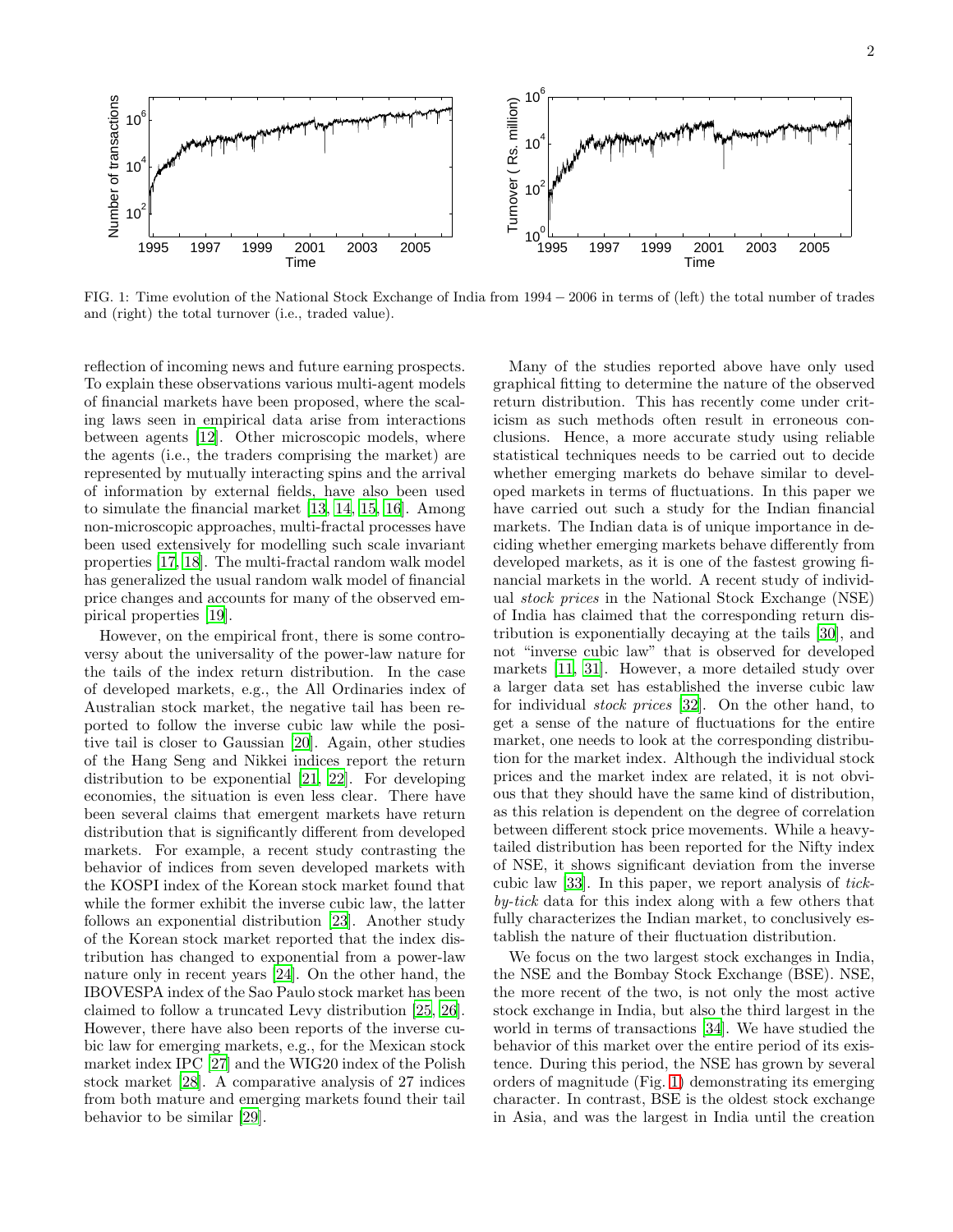of NSE. However, over the past decade its share of the Indian financial market has fallen significantly. Therefore, we contrast two markets which have evolved very differently in the period under study.

We show that the Indian financial market, one of the largest emerging markets in the world, has index fluctuations similar to that seen for developed markets. Further, we find that the nature of the distribution is invariant with respect to different market indices, as well as the time-scale of observation. Taken together with our previous work on the distribution of individual stock price returns in Indian markets [\[32,](#page-7-30) [35\]](#page-7-33), this strongly argues in favor of the universality of the nature of fluctuation distribution, regardless of the stage of development of the market or the economy underlying it.

### II. DATA DESCRIPTION

Our primary data-set is that of the Nifty index of NSE which, along with the Sensex of BSE, is one of the primary indicators of the Indian market. It is composed of the top 50 highly liquid stocks which make up more than half of the market capitalisation in India. We have used (i) high frequency data from Jan 2003 – Mar 2004, where the market index is recorded every time a trade takes place for an index component. The total number of records in this database is about  $6.8 \times 10^7$ . We have also looked at data over much longer periods by considering daily closing values of (ii) the Nifty index for the 16-year period Jul 1990 – May 2006 and (iii) the Sensex index of BSE for the 15-year period Jan 1991 – May 2006. In addition, we have also looked at the BSE 500 index for the much shorter period Feb 1999 – May 2006. Sensex consists of the 30 largest and most actively traded stocks, representative of various sectors of BSE, while the BSE 500 is calculated using 500 stocks representing all 20 major sectors of the economy.

#### III. DISTRIBUTION OF INDEX RETURNS

We first report the analysis of the high-frequency data for the NSE Nifty index, which we sampled at 1-min intervals to generate the time series  $I(t)$ . From  $I(t)$ we compute the logarithmic return  $R_{\Delta t}(t)$ , defined in Eq. [\(1\)](#page-0-2). These return distributions calculated using different time intervals may have varying width, owing to differences in their volatility, defined as  $\sigma_{\Delta t}^2 \equiv$  $\langle R^2 \rangle - \langle R \rangle^2$ , where  $\langle ... \rangle$  denotes the time average over the given time period. Hence, to be able to compare the distributions, we need to normalize the returns  $R(t)$ by dividing them with the volatility  $\sigma_{\Delta t}$ . However, this leads to systematic underestimation of the tail of the normalized return distribution. This is because, even when a single return  $R(t)$  is very large, the scaled return is bounded by  $\sqrt{N}$ , as the same large return also contributes to the variance  $\sigma_{\Delta t}$ . To avoid this, we remove



<span id="page-2-0"></span>FIG. 2: (a) TP-statistic and (b) TE-statistic as function of the lower cut-off  $u$  for positive returns of the NSE with time interval  $\Delta t = 1$  min. The broken lines indicate plus or minus one standard deviation of the statistics.

the contribution of  $R(t)$  itself from the volatility, and the new rescaled volatility is defined as

$$
\sigma_{\Delta t}(t) = \sqrt{\frac{1}{N-1} \sum_{t' \neq t} \{R(t', \Delta t)\}^2 - \langle R(t', \Delta t)\rangle^2}, \quad (3)
$$

as described in Ref. [\[2](#page-7-0)]. The resulting normalized return is given by,

$$
r(t, \Delta t) \equiv \frac{R - \langle R \rangle}{\sigma_{\Delta t}(t)}.
$$
 (4)

Prior to obtaining numerical estimates of the distribution parameters, we carry out a test for the nature of the return distribution, i.e., whether it follows a power-law or an exponential or neither. For this purpose we use a statistical tool that is independent of the quantitative value of the distribution parameters. Usually, it is observed that the tail of the return distribution decays at a slower rate than the bulk. Therefore, the determination of the nature of the tail depends on the choice of the lower cut-off u of the data used for fitting a theoretical distribution. To observe this dependence on the cut-off  $u$ , we calculate the TP- and TE-statistics [\[36](#page-7-34), [37\]](#page-7-35) as a function of u, comparing the behavior of the tail of the empirical distributions with power-law and exponential functional forms, respectively. These statistics converge to zero if the underlying distribution follows a power-law (TP) or exponential (TE), regardless of the value of the exponent or the scale parameter (see Appendix [A\)](#page-5-0). On the other hand, they deviate from zero if the observed return distribution differs from the target theoretical distribution (power-law for TP and exponential for TE).

Fig. [2](#page-2-0) shows visually the deviation of the empirical data from the power-law and exponential distributions. The TP- and the TE-statistics are plotted as functions of the lower cut-off  $u$  for 1-min returns of the NSE Nifty index. The TP-statistic shows a large deviation till  $u \leq$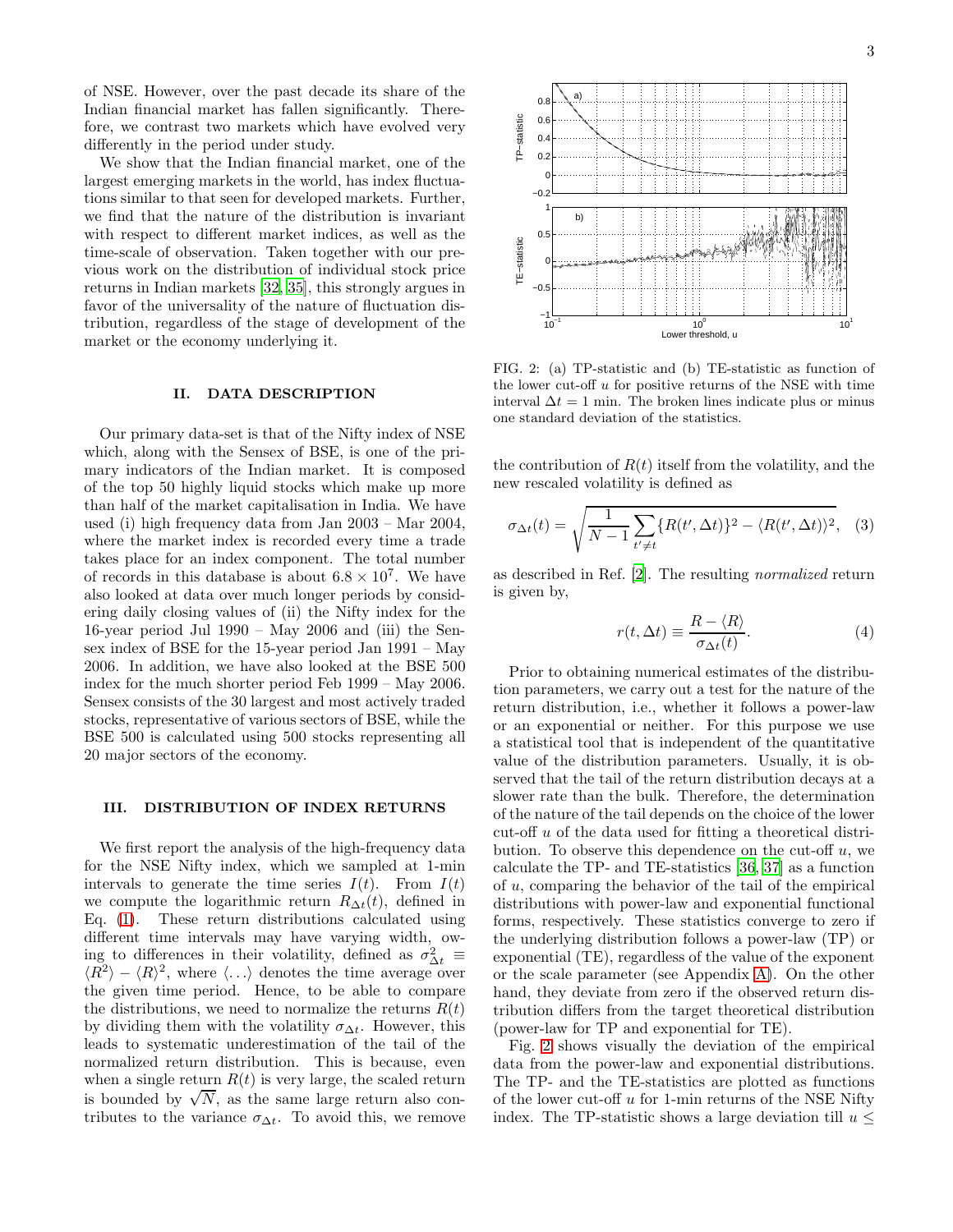

<span id="page-3-0"></span>FIG. 3: The cumulative distribution of the normalized 1-min return for the NSE Nifty index. The broken line indicates a power-law with exponent  $\alpha = 3$ .

1, after which it converges to zero indicating power-law behavior for large  $u$ . Correspondingly, the TE-statistic excludes an exponential model for  $u \geq 1$  as well as for very low values of  $u$ , although over the intermediate range  $2 \times 10^{-1} < u < 6 \times 10^{-1}$  an exponential approximation may be possible.

Fig. [3](#page-3-0) shows the cumulative distribution of the normalized returns for  $\Delta t = 1$  min. For both positive and negative tails, there is an asymptotic power-law behavior. The power-law regression fit for the region  $r \geq 2$  give exponents for the positive and the negative tails estimated as

$$
\alpha = \begin{cases} 2.98 \pm 0.09 \text{ (positive tail)} \\ 3.37 \pm 0.10 \text{ (negative tail)}. \end{cases} (5)
$$

Note that, to avoid artifacts due to data measurement process in the calculation of return distribution for  $\Delta t$ 1 day, we have removed the returns corresponding to overnight changes in the index value.

We also perform an alternative estimation of the tail index of the the above distribution by using the Hill estimator [\[38\]](#page-7-36), which is the maximum likelihood estimator of  $\alpha$ . For finite samples, however, the expected value of the Hill estimator is biased and depends crucially on the choice of the number of order statistics used for calculation. We have used the bootstrap procedure [\[39\]](#page-7-37) to reduce this bias and to choose the optimal number of order statistics for calculating the Hill estimator, described in detail in the Appendix [B.](#page-6-1) We found  $\alpha \simeq 3.22$  and 3.47 for the positive and the negative tails, respectively.

To investigate the effect of intra-day variations in market activity, we analyze the 1-min return time series by dividing it into two parts, one corresponding to returns generated in the opening and the closing hours of the market, and the other corresponding to the intermediate time period. In general, it is known that the average intra-day volatility of stock returns follows an U-shaped pattern [\[40,](#page-7-38) [41](#page-7-39)] and one can expect this to be reflected in the nature of the fluctuation distribution for the opening and closing periods, as opposed to the intervening period. We indeed find the index fluctuations for these two data sets to be different (Fig. [4\)](#page-4-0). In particular, the cumulative distribution tail for the opening and closing hour returns show a power-law scaling with exponent close to 3, whereas for the intermediate period we see that the exponent is close to 4. This observation is similar to that reported for the German DAX index, where removal of the first few minutes of return data after the daily opening resulted in a power-law distribution with a different exponent compared to the intact data set [\[42](#page-7-40)].

Next, we extend our analysis for longer time scales,  $\Delta t$ . We find that time aggregation of the data increases the  $\alpha$  value. The tail of the return distribution still retains its power-law form (Fig. [5\)](#page-4-1), until at longer time scales the distribution slowly converges to Gaussian behavior (Table [I\)](#page-4-2). The results are invariant with respect to whether one calculates return using the sampled index value at the end point of an interval or the average index value over the interval. Figure [5](#page-4-1) shows the cumulative distribution of normalized Nifty returns for time scales up to 60 min. However, using a similar procedure for generating daily returns from the tick-by-tick data would give us a very short time series. This is not enough for reliable analysis as it takes at least 3000 data points for a meaningful estimate of the tail index.

For this reason, we have analyzed the daily data using a different source, with the time period stretching over a considerably longer period (16 years). The return distribution of the daily closing data of Nifty shows qualitatively similar behavior to the 1 min distribution. The Sensex index, which is from another stock exchange, also follows a similar distribution(Fig. [6\)](#page-5-1). The measured exponent values are all close to 3. This does not contradict the earlier observation that  $\alpha$  increases with  $\Delta t$ , because, increasing the sample size (as has been done for  $\Delta t = 1$  day) improves the estimation of  $\alpha$ . This underlines the invariance of the nature of market fluctuations with respect to time aggregation, interval used and different exchanges.

### IV. DISCUSSION AND CONCLUSION

The much shorter data-set of the BSE 500 daily returns shows a significant departure from power-law behavior, essentially following an exponential distribution (Figure not shown). This is not surprising, as looking at data over shorter periods can result in misidentification of the nature of the distribution. Specifically, the relatively low number of data points corresponding to returns of large magnitude can lead to missing out the long tail. In fact, even for individual stocks in developed markets, although the tails follow a power-law, the bulk of the return distribution is exponential [\[43](#page-7-41)]. This problem arising from using limited data-sets might be one of the reasons why some studies have seen significant deviation of index return distribution from a power-law.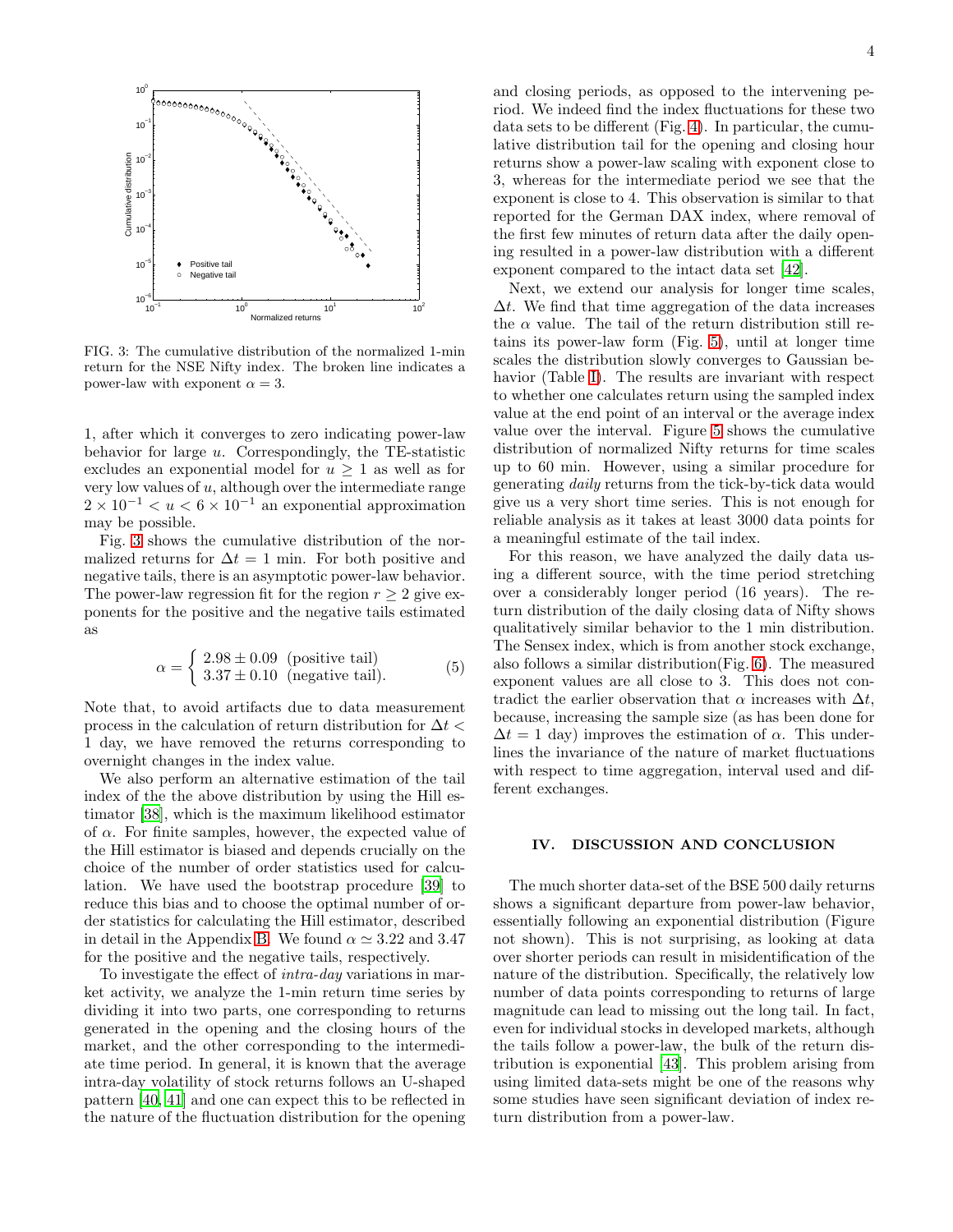

<span id="page-4-0"></span>FIG. 4: Intra-day variation in the cumulative distribution of the normalized 1-min return for the NSE Nifty index: return distribution during (left) the opening and closing hours (the broken line indicates a power law with exponent  $\alpha = 3$ ) and (right) the intermediate time period (the broken line indicates a power law with exponent  $\alpha = 4$ ).

<span id="page-4-2"></span>TABLE I: Comparison of the power-law exponent  $\alpha$  of the cumulative distribution function for various index returns. Power-law regression fits are done in the region  $r \geq 2$ . The Hill estimator is calculated using the bootstrap algorithm.

| Index                                                                                  | $\Delta t$ | Power-law fit |          | Hill estimator                                                                  |          |
|----------------------------------------------------------------------------------------|------------|---------------|----------|---------------------------------------------------------------------------------|----------|
|                                                                                        |            | Positive      | Negative | Positive                                                                        | Negative |
| Nifty $('03-'04)$                                                                      |            |               |          | 1 min $2.98 \pm 0.09$ $3.37 \pm 0.10$ $3.22 \pm 0.03$ $3.47 \pm 0.03$           |          |
|                                                                                        |            |               |          | 5 min $4.42 \pm 0.37$ $3.44 \pm 0.21$ $4.51 \pm 0.03$ $4.84 \pm 0.03$           |          |
|                                                                                        |            |               |          | $15 \text{ min } 5.58 \pm 0.88$ $3.96 \pm 0.27$ $6.25 \pm 0.03$ $4.13 \pm 0.04$ |          |
|                                                                                        |            |               |          | 30 min $5.13 \pm 0.41$ $3.92 \pm 0.45$ $5.65 \pm 0.03$ $4.30 \pm 0.03$          |          |
|                                                                                        |            |               |          | 60 min $5.99 \pm 1.52$ $4.42 \pm 0.65$ $7.85 \pm 0.03$ $5.11 \pm 0.04$          |          |
| Nifty $('90-'06)$                                                                      | 1 day      |               |          | $3.10 \pm 0.34$ $3.18 \pm 0.28$ $3.33 \pm 0.14$ $3.37 \pm 0.14$                 |          |
| Sensex ('91-'06) 1 day $3.33 \pm 0.77$ $3.45 \pm 0.25$ $2.93 \pm 0.15$ $3.84 \pm 0.12$ |            |               |          |                                                                                 |          |



<span id="page-4-1"></span>FIG. 5: The negative tail of the cumulative distribution of the NSE Nifty index returns for different time intervals  $\Delta t$  upto 60 min. The broken line indicates a power-law with exponent  $\alpha = 4.$ 

A more serious problem is that the analysis in many of these studies is usually performed only by graphically fitting the data with a theoretical distribution function. Such a visual judgement of the goodness of fit may lead to erroneous characterization of the nature of fluctuation distribution. Graphical procedures are often subjective, particularly with respect to the choice of the lower cutoff upto which fitting is carried out. This dependence of the theoretical distribution that best describes the tail on the cut-off, has been explicitly demonstrated through the use of TP- and TE-statistic in this paper. Moreover, recent studies have criticized the reliability of graphical methods by showing that least square fitting for estimating the power-law exponent tends to provide biased estimates, while the maximum likelihood method produces more accurate and robust estimates [\[44](#page-7-42), [45](#page-7-43)]. So we have used the Hill estimator to determine the tail exponents.

If the individual stocks follow the inverse cubic law, it would be reasonable to suppose that the index, which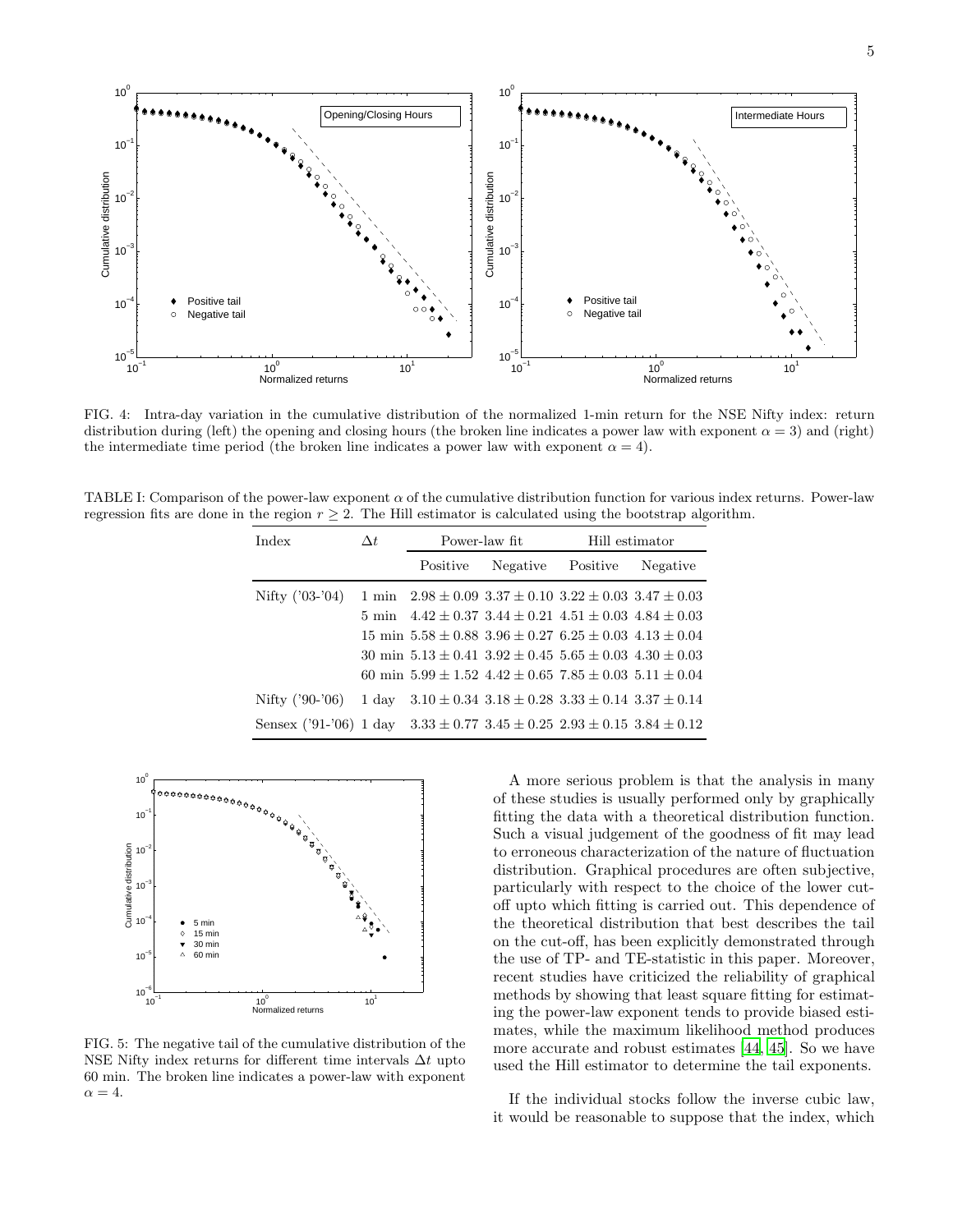

<span id="page-5-1"></span>FIG. 6: The cumulative distribution of the normalized 1-day return for the NSE Nifty and BSE Sensex index. The broken line indicates a power-law with exponent  $\alpha = 3$ .

is a weighted average of several stocks, will also behave similarly, provided the different stocks move in a correlated fashion [\[10\]](#page-7-8). As the price movements of stocks in an emerging market are even more correlated than in developed markets [\[46](#page-7-44)], it is expected that the returns for stock prices and the index should follow the same distribution. Therefore, the demonstration of the inverse cubic law for the index fluctuations in the Indian market is consistent with our previous study [\[32](#page-7-30)] showing that the individual stock prices in this market follow the same behavior.

On the whole, our study points out the remarkable robustness of the nature of the fluctuation distribution for Indian market indices. While, in the period under study, the NSE had begun operation and rapidly increased in terms of activity, the BSE had existed for a long time prior to this period and showed a significant decrease in market share. However, both showed very similar fluctuation behavior. This indicates that, at least in the Indian context, the distribution of returns is invariant with respect to markets. The fact that the distribution is quantitatively same as developed markets, implies that it is also probably independent of the state of the economy. In addition, our observation that the intra-day return distribution of Indian market index show properties similar to that reported for developed markets, suggest that even at this level of detail the fluctuation behavior of the two kinds of markets are rather similar. Therefore, our results indicate that although markets may differ from each other in terms of (i) the details of their components, (ii) the nature of interactions and (iii) their susceptibility to news from outside the market, there may be universal mechanisms responsible for generating market fluctuations as indicated by the observation of invariant properties. The rigorous demonstration of such a universal law for market behavior is significant for the physics of strongly interacting complex systems, as it suggests the existence of robust features that are independent of individual details of different systems.

#### Acknowledgments

We are grateful to M. Krishna for invaluable assistance in obtaining and analyzing the high-frequency NSE data. We thank the anonymous referee for helpful suggestions.

#### <span id="page-5-0"></span>APPENDIX A: TP-STATISTIC AND TE-STATISTIC

#### 1. TP-statistic

Consider the power-law distribution,

<span id="page-5-2"></span>
$$
F(x) = 1 - P_c(x) = 1 - (u/x)^{\alpha}, \text{ for } x \ge u,
$$
 (A1)

where u is the lower cut-off, and  $\alpha$  is the power-law exponent for the distribution. For a finite sample  $x_1, \ldots, x_n$ , the TP-statistic,  $TP(x_1, \ldots, x_n)$ , is defined such that it converges to zero asymptotically for large n [\[36](#page-7-34), [37\]](#page-7-35). If the underlying distribution for a sample differs from the power-law form given in  $Eq.(A1)$  $Eq.(A1)$ , TP is seen to deviate from zero. This statistic is based on the first two normalized statistical log-moments of the power-law distribution,

$$
E_1 = E\left[\log \frac{X}{u}\right] = \int_u^\infty \log \frac{x}{u} dF(x) = \frac{1}{\alpha}, \text{ and } (A2)
$$

$$
E_2 = E\left[\log^2 \frac{X}{u}\right] = \int_u^\infty \log^2 \frac{x}{u} dF(x) = \frac{2}{\alpha^2},\quad (A3)
$$

where,  $E[z]$  represents the mathematical expectation of z. The TP-statistic is then defined as

$$
TP = \left[\frac{1}{n}\sum_{k=1}^{n}\log\frac{x_k}{u}\right]^2 - \frac{1}{2n}\sum_{k=1}^{n}\log^2\frac{x_k}{u},\qquad(A4)
$$

which tends to zero as  $n \to \infty$ . The estimation of the standard deviation for the TP statistic is provided by the standard deviation of the sum

$$
\left(\frac{E_2}{2} - 2E_1^2\right) + \frac{1}{n} \sum_{k=1}^n \left[2E_1 \log \frac{x_k}{u} - \frac{1}{2} \log^2 \frac{x_k}{u}\right].
$$
 (A5)

## 2. TE-Statistics

Consider the exponential distribution,

<span id="page-5-3"></span>
$$
F(x) = 1 - P_c(x) = 1 - \exp(-(x - u)/d), \text{ for } x \ge u, \text{ (A6)}
$$

where u is the lower cut-off, and  $d(> 0)$  is the scale parameter of the distribution. For a finite sample  $x_1, \ldots, x_n$ , the TE statistic, TE $(x_1, \ldots, x_n)$ , is defined such that it converges to zero asymptotically for large  $n$ [\[36\]](#page-7-34). If the underlying distribution for a sample differs from the exponential form given in Eq. $(A6)$ , TE is seen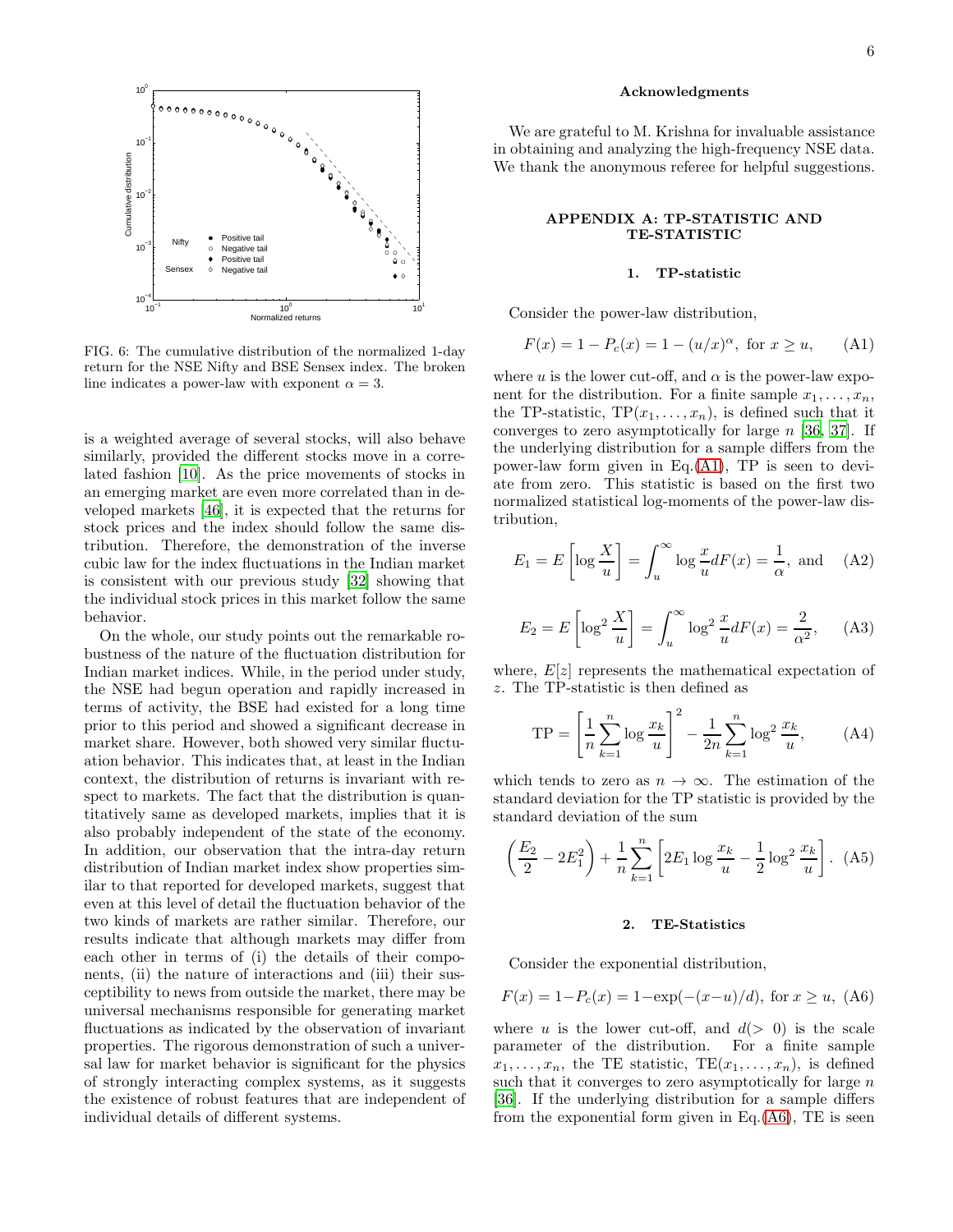to deviate from zero. This statistic is based on the first two normalized statistical (shifted) log-moments of the exponential distribution,

$$
E_1 = E\left[\log\left(\frac{X}{u} - 1\right)\right] = \int_u^\infty \log\left(\frac{x}{u} - 1\right) dF(x)
$$

$$
= \log\frac{d}{u} - \gamma,
$$
 (A7)

where  $\gamma = 0.577215$  is the Euler constant, and

$$
E_2 = E\left[\log^2\left(\frac{X}{u} - 1\right)\right] = \int_u^\infty \log^2\left(\frac{x}{u} - 1\right) dF(x)
$$

$$
= \left(\log\frac{d}{u} - \gamma\right)^2 + \frac{\pi^2}{6}.
$$
 (A8)

As before,  $E[\dots]$  denotes the mathematical expectation. The TE-statistic is then defined as

$$
TE = \frac{1}{n} \sum_{k=1}^{n} \log^2 \left( \frac{x_k}{u} - 1 \right) - \left[ \frac{1}{n} \sum_{k=1}^{n} \log \left( \frac{x_k}{u} - 1 \right) \right]^2 - \frac{\pi^2}{6},\tag{A9}
$$

which tends to zero as  $n \to \infty$ . The estimation of the standard deviation for the TE-statistic is provided by the standard deviation of the sum

$$
\frac{1}{n}\sum_{k=1}^{n} \left[ \log \left( \frac{x_k}{u} - 1 \right) - E_1 \right]^2.
$$
 (A10)

### <span id="page-6-1"></span>APPENDIX B: HILL ESTIMATION OF THE TAIL EXPONENT  $\alpha$

The Hill estimator gives consistent estimate of the tail exponent  $\alpha$  from random samples of a distribution with an asymptotic power-law form. For our analysis, we arrange the returns in decreasing order such that  $r_1 > \cdots > r_n$ . Then the Hill estimator (based on the largest  $k + 1$  values) is given as

$$
\gamma_{k,n} = \frac{1}{k} \sum_{i=1}^{k} \log \frac{r_i}{r_{k+1}},
$$
 (B1)

for  $k = 1, \dots, n-1$ . The estimator  $\gamma_{k,n} \to \alpha^{-1}$  when  $k \to \infty$  and  $k/n \to 0$ . However, for a finite time series, the expectation value of the Hill estimator is biased, i.e., it will consistently over or underestimate  $\alpha$ . Further,  $\gamma$ depends critically on our choice of  $k$ , the order statistics used to compute the Hill estimator.

If the form of the distribution function from which the random sample is chosen is known, then the bias and the stochastic error variance of the Hill estimator can be calculated. From this, the optimum  $k$  value can be obtained such that the asymptotic mean square error of the Hill estimator is minimized. Increasing  $k$  reduces the variance because more data are used, but increases the bias because the power-law is assumed to hold only in the extreme tail. Unfortunately, the distribution for the empirical data is not known and hence this procedure has to be replaced by an asymptotically equivalent data driven process.

One such method is subsample bootstrap method. This method can be used to estimate an optimal number for the order statistics  $(k)$  that will reduce the asymptotic mean square error of the Hill estimator. However, this process requires the choice of certain parameters, e.g., the subsample size  $n_s$  and the range of k values in which one searches for the minimum of the bootstrap statistics. We briefly describe this procedure below; for details and mathematical validation of this procedure, please see Ref. [\[39\]](#page-7-37).

We assume the underlying empirical distribution function to be heavy-tailed, viz.,

$$
P_c(x) = ax^{-\alpha} [1 + bx^{-\beta} + o(x^{-\beta})],
$$
 (B2)

with  $\alpha, \beta, a > 0$  and  $-\infty < b < \infty$ . We first calculate an initial  $\gamma_0 = \gamma_{k_0,n}$  for the original series with a reasonably chosen (but non-optimal)  $k_0$ . Then we choose various subsamples of size  $n_s$  randomly from the original series, which are orders of magnitude smaller then  $n$ . The quantity  $\gamma_0$  is a good approximation of subsample  $\alpha^{-1}$ , since the error in  $\gamma$  is much larger for  $n_s$  than for n observations. The optimal order statistics  $\bar{k}_s$  for the subsample is found by computing  $\gamma(k_s, n_s)$  for different values of  $k_s$ and then minimising the deviation from  $\gamma_0$ . Given  $\bar{k}_s$ , the suitable full sample  $\bar{k}$  can be found by using

$$
\bar{k} = \bar{k}_s \left(\frac{n}{n_s}\right)^{\frac{2\beta}{2\beta+\alpha}}.\tag{B3}
$$

Here the initial estimate of  $\alpha$  is taken to be  $1/\gamma_0$ . Further, we have considered  $\beta = \alpha$ , as done by Hall [\[47\]](#page-7-45), although the results are not very sensitive to the choice of  $\beta$ . Once  $k$  is calculated, the final estimate of the tail index is given by  $\alpha = 1/\gamma_{\bar{k},n}$ .

For calculating the initial  $\gamma_0$  we have chosen  $k_0$  to be  $0.5\%$  of the sample size n. 1000 subsamples, each of size  $n_s = n/40$ , are randomly picked from the full data set. To obtain optimal  $k_s$ , we confine ourselves to 4% of the subsample size  $n_s$ . To find the stochastic error in our estimation of  $\alpha$ , we have computed the 95% confidence interval as given by  $\pm 1.96[1/(\alpha^2 m)]^{1/2}$ . Although a Jackknife algorithm can also be used to calculate this error bound, the results obtained using this method will be close to that obtained using the bootstrap method over many realizations [\[39\]](#page-7-37), as we have done in this paper.

<span id="page-6-0"></span>[1] R. N. Mantegna and H. E. Stanley, Introduction to Econophysics (Cambridge University Press, Cambridge, 1999).